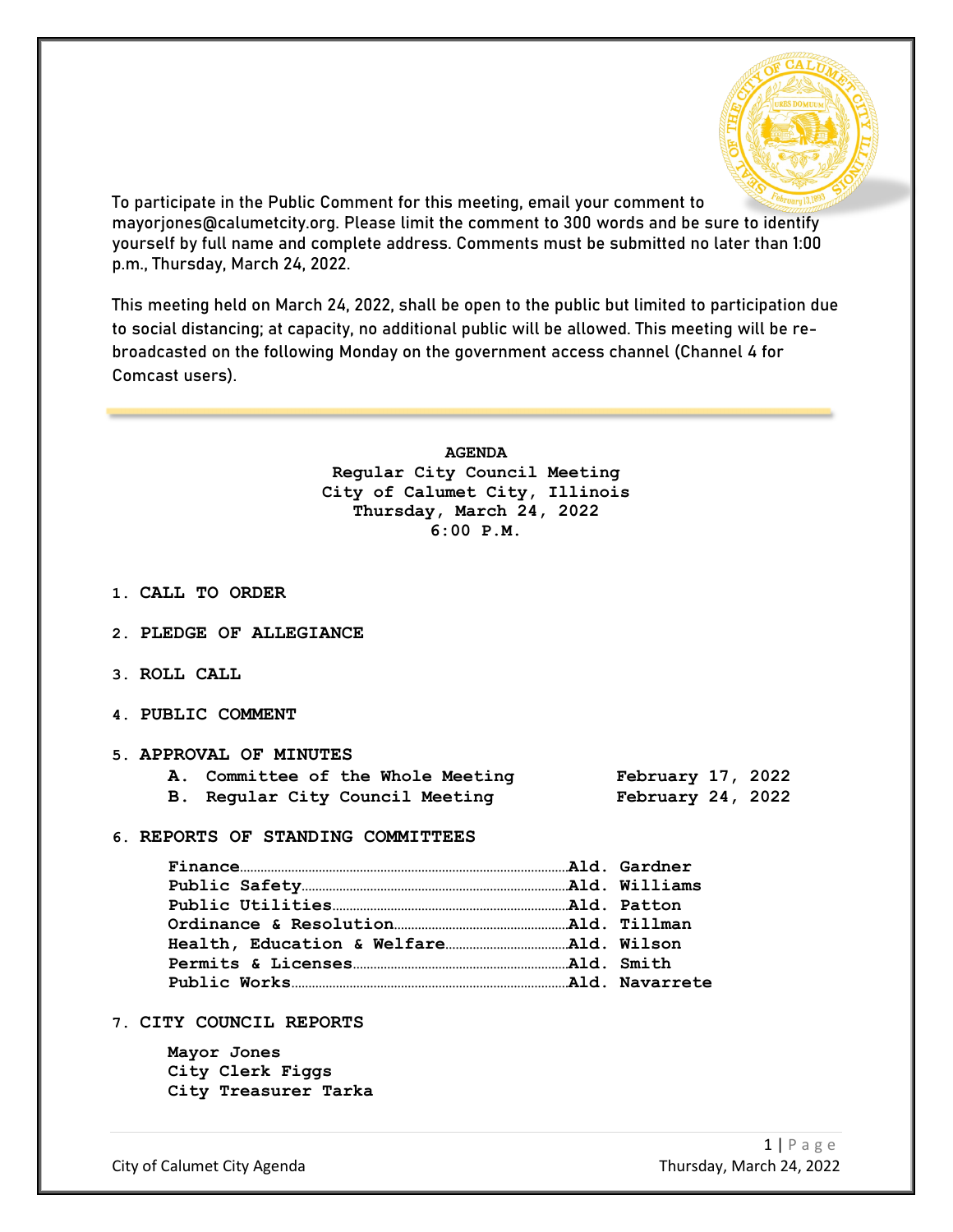```
Alderman Navarrete
Alderman Wilson
Alderman Tillman
Alderman Williams
Alderman Gardner
Alderman Patton
Alderman Smith
```
### **8. INFORMATIONAL ITEMS TO BE ACCEPTED AND PLACED ON FILE**

- **A. Establishment of Women Empowerment Network in the City of Calumet City.**
- **B. Mayor Jones notification to the City Council of the Families First Agenda for Calumet City residents**
- **C. Mayor Jones notification regarding and update on current bid openings and procedures.**
- **D. Office of the Illinois State Fire Marshall recognizing employees of the Calumet City Fire Department.**
- **E. Cook County State's Attorney's Office (CCSAO) February 2022 Report.**
- **F. Letter to Illinois Department of Transportation for construction of a barrier wall on the Bishop Ford Expressway.**

#### **9. NEW BUSINESS:**

- **A. Various Action Items- consideration of and possible action:**
	- **1. Consideration of donating gift basket items to Thornton Fractional North High School for their College Signing Day event on May 11, 2022.**
	- **2.Motion to direct the City Attorney to draft a resolution congratulating South Suburban College men's Basketball ball team for winning the NJCAA and for having a undefeated season at 33-0!**
	- **3. Approve Memo of Understanding between City of Calumet City and City of Hammond referencing Police Communication System.**
- **B. Building Permits**

#### **1.New Fence Construction**

**47 165th Place Residential 6th Ward** 

City of Calumet City Agenda Thursday, March 24, 2022

 $2 | P \text{age}$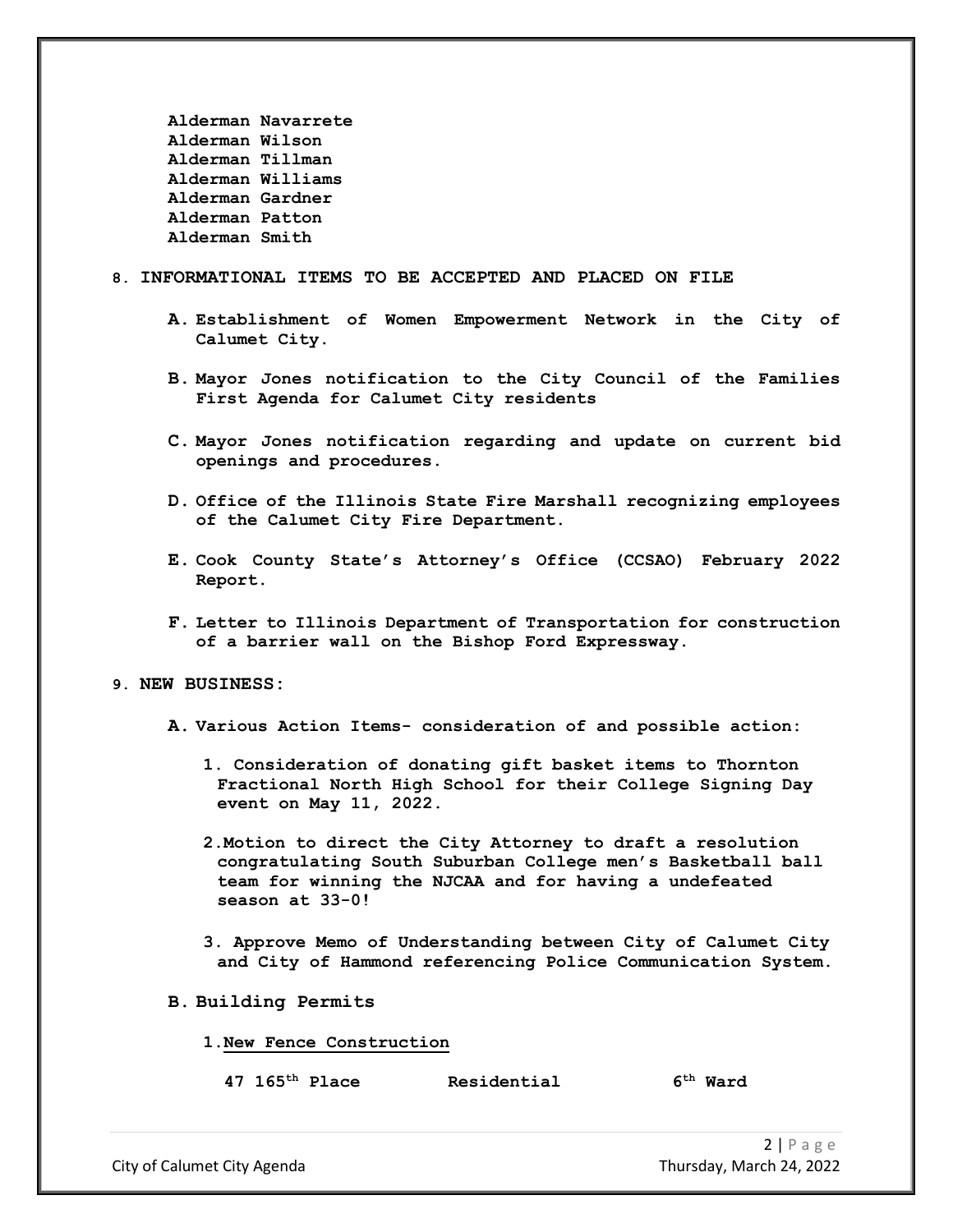**2.New Garage Construction**

### **C. RESOLUTIONS AND ORDINANCES:**

- **1. An Ordinance authorizing the sale or deemed total loss of vehicles owned by The City of Calumet City**
- **2. A Resolution of The City of Calumet City, Cook County, Illinois, Accepting Grant Funding from The Illinois Department of Natural Resources (Recreational Trails Program): Project RTP 21-163**
- **3. An Ordinance amending certain provisions of Chapter 54 Of the Municipal Code of Calumet City, Cook County, Illinois Governing Licenses and Permits and Miscellaneous Business Regulations**
- **4. An Ordinance amending certain provisions of Chapter 62 Of the Municipal Code of Calumet City, Cook County, Illinois Governing Offenses Involving Public Safety**
- **5. An Ordinance amending certain provisions of Chapter 14 Of the Municipal Code of Calumet City, Cook County, Illinois Governing Buildings and Building Regulations**
- **6.A resolution of The City of Calumet City, Cook County, Illinois, accepting planning technical assistance services delivered by the Chicago Metropolitan Agency for Planning and Authorizing a Memorandum of Agreement (MOU) and further authorizing Mayor to sign the MOU.**
- **7.Motion to pass resolution obligating an estimated \$1,975,000.00 in MFT/Rebuild Illinois funds for General Maintenance/ Resurfacing of Pulaski Road from Michigan City Road to Burnham Avenue, excluding Torrance Avenue. Refer to the attached standard IDOT Resolution Packet for breakdown of the cost of maintenance operations, preliminary and construction engineering costs, and material testing.**

## **D. FINANCIAL MATTERS:**

**1. Approve payment to Benford Brown & Associates for invoice #14282; authorize the City Treasurer to remit payment in the amount of \$12,755.30 and charge account #01099-52610**

City of Calumet City Agenda Thursday, March 24, 2022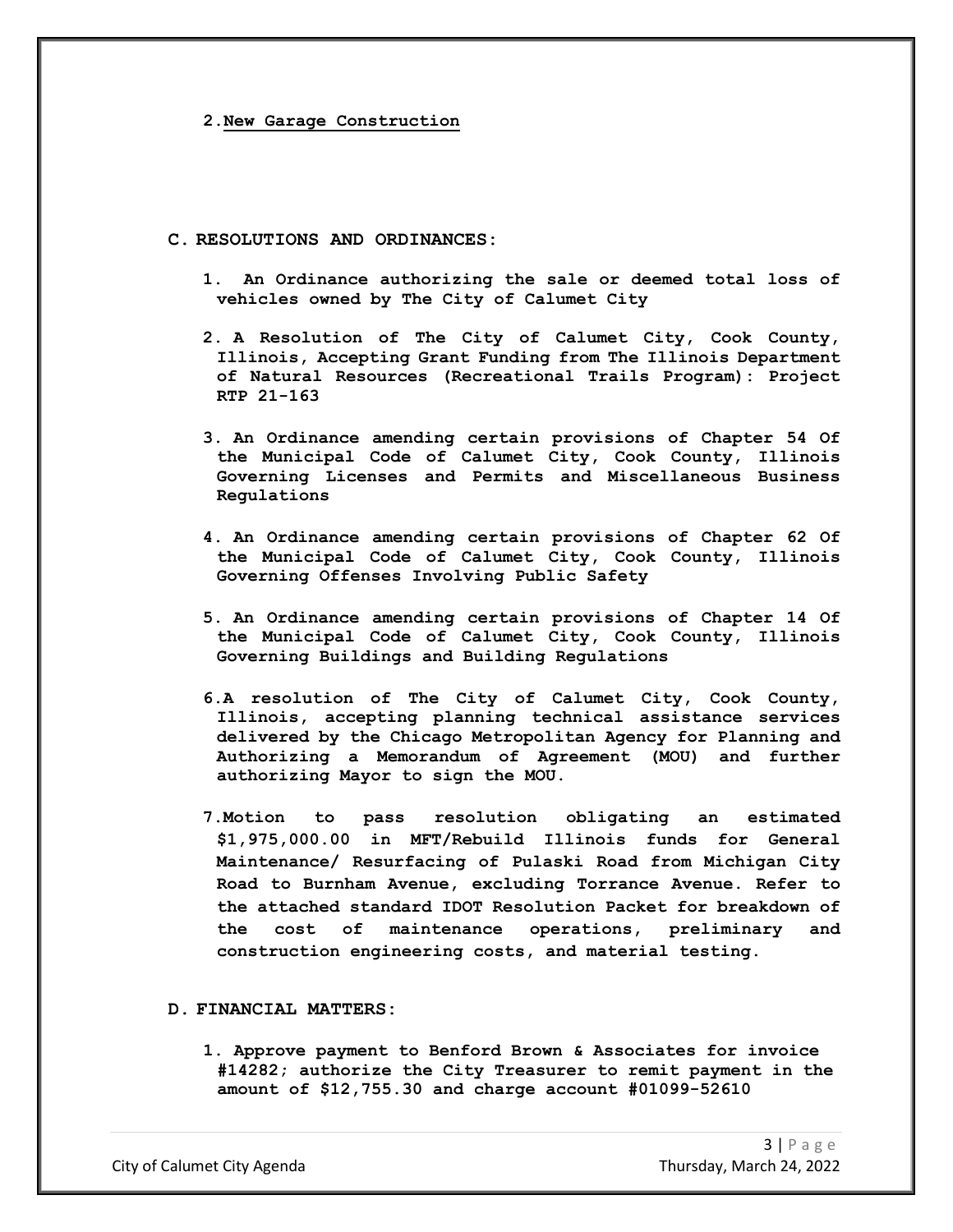- **2.Approve payment to Benford Brown & Associates for invoice #14283; authorize the City Treasurer to remit payment in the amount of \$7,628.70 and charge account #01099-52610**
- **3. Motion to direct the Approve costs payable to Lyons Electric Company, Inc. for invoice #14019; authorize the City Treasurer to remit payment in the amount of \$5,709.90 and charge account #04007-52449.**
- **4. Approve costs payable to Farnsworth Group for project #0211623.00 (invoice #231870); authorize the City Treasurer to remit payment in the amount of \$8,500.00 and charge account #01099-52600.**
- **5. Approve payment to Farnsworth Group for invoice #229873; authorize the City Treasurer to remit payment in the amount of \$13,940.47 and charge account #01099-52600.**
- **6. Approve payment to Farnsworth Group for invoice #229117; authorize the City Treasurer to remit payment in the amount of \$18,220.25 and charge account #01099-52600.**
- **7. Approve and execute the 60-month lease agreement with Quadient for a new DS75i folder inserter with Impress Software for the Water Department; authorize the City Treasurer to remit a quarterly payment of \$1,724.97 not to exceed the total amount of \$34,499.40 and charge account #**03036-55100**.**
- **8. Approve payment to Fire Service for repairs and maintenance to E12; authorize the City Treasurer to remit payment in the amount of \$8,171.45 and charge account #06617-54150.**
- **9. Approve payment to Fire Service for repairs and maintenance to Truck 12; authorize the City Treasurer to remit payment in the amount of \$7,738.66 and charge account #06617-54150.**
- **10. Approve payment to the Illinois Department of Natural Resources for grant award fee regarding its RTP program; authorize the City Treasurer to remit payment in the amount of \$2,000.00 and charge account #01099-52990.**
- **11. Approve payment to Law Offices Ancel Glink, P.C. for past due invoices; authorize the City Treasurer to remit payment not to exceed \$64,716.92 and charge account #01025-52200.**
- **12. Approve payment to Napleton Cadillac Hammond for city deductible on 2/17/2022 claim; authorize the City Treasurer**

City of Calumet City Agenda Thursday, March 24, 2022